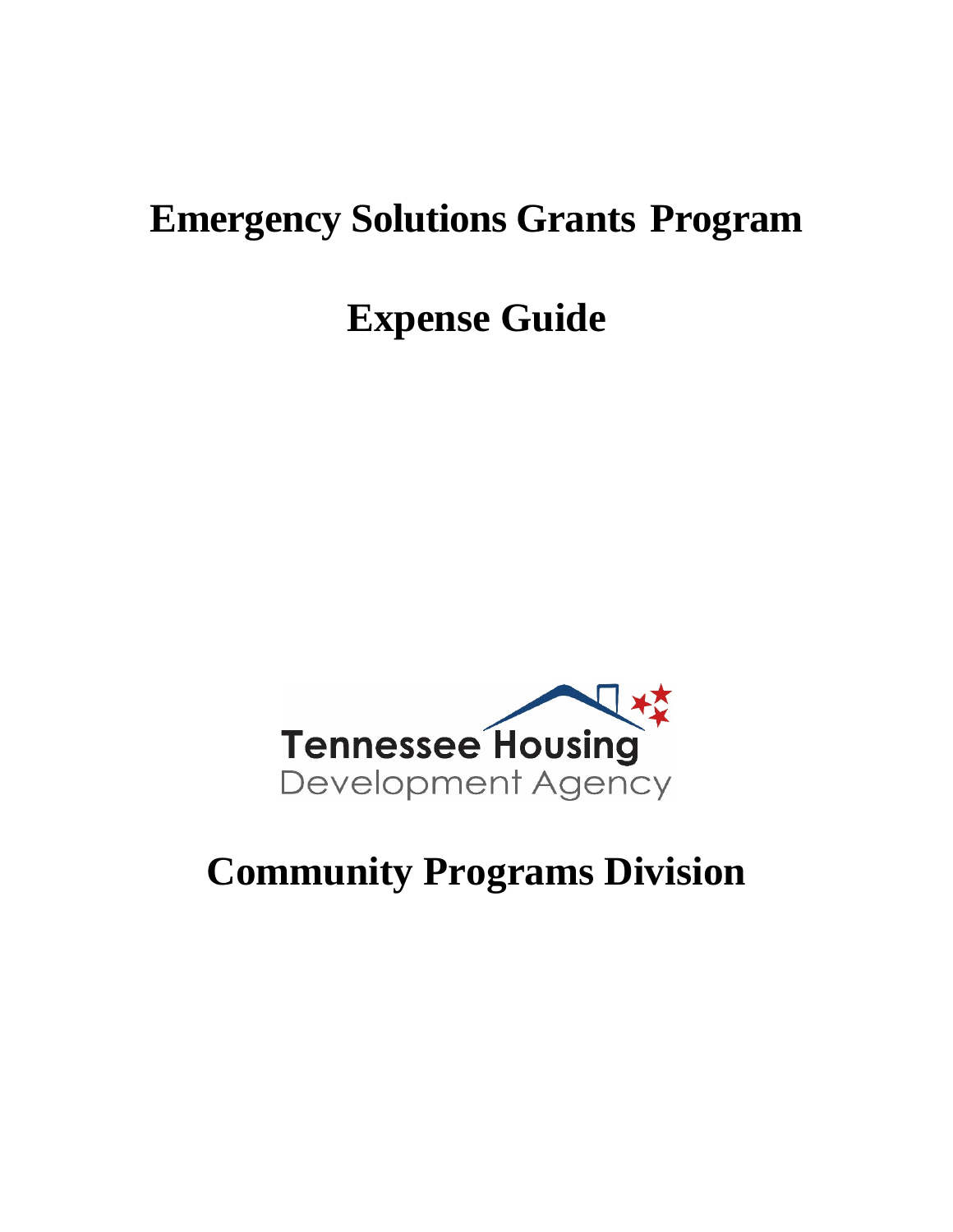# **Table of Contents**

| <b>HMIS Staffing.</b> | $\sim$ 14 |
|-----------------------|-----------|
|                       |           |
|                       |           |
|                       |           |
|                       |           |
|                       |           |
|                       |           |
|                       |           |
|                       |           |
|                       |           |
|                       |           |
|                       |           |
|                       |           |
|                       |           |
|                       |           |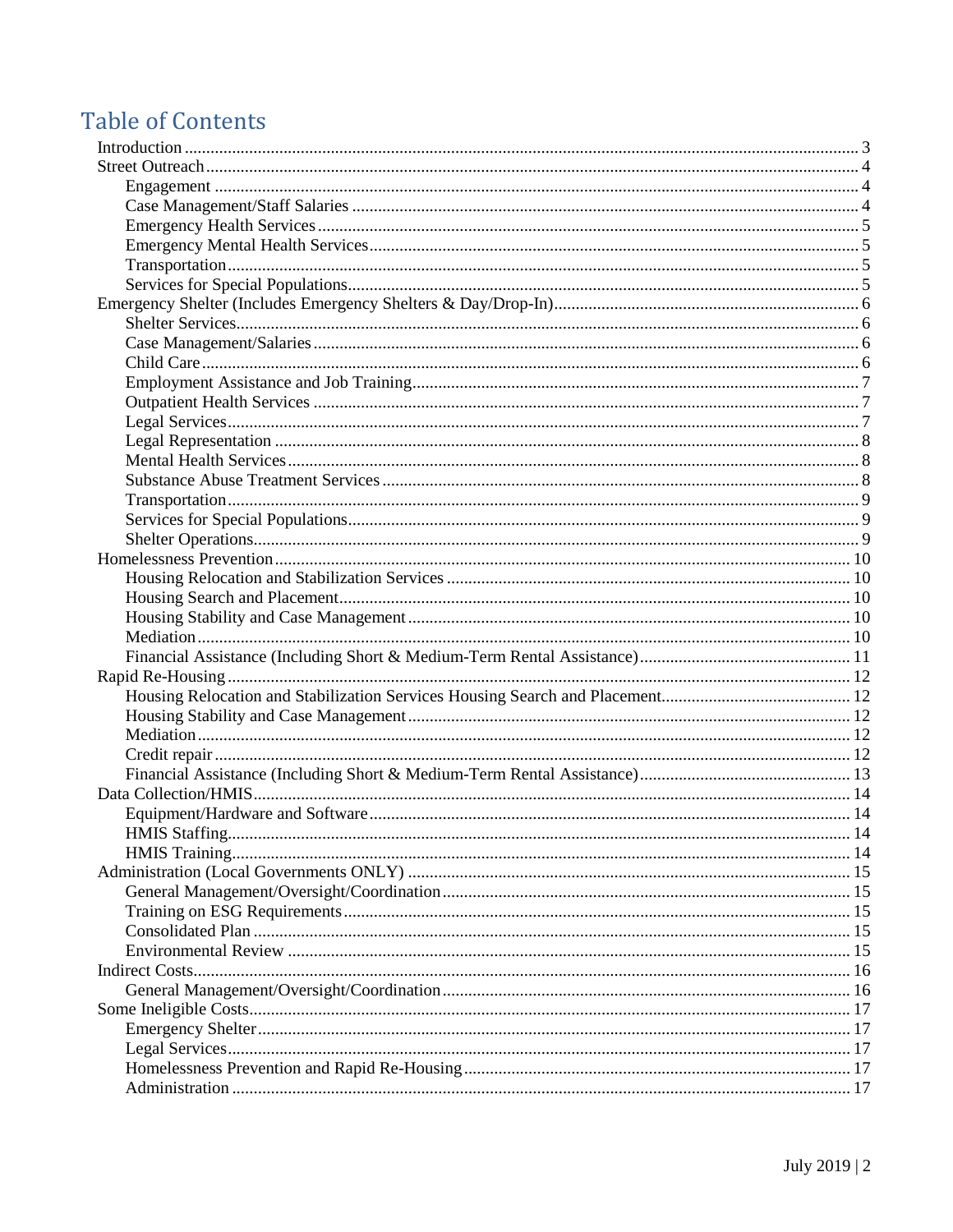# <span id="page-2-0"></span>**Introduction**

The purpose of this guide is to provide detailed reference information for Emergency Solutions Grants (ESG) Grantees regarding the specific services and expenses that are reimbursable through the ESG program.

ESG funds may only reimburse costs directly related to the following eligible expenditure activities:

- Street Outreach
- Emergency Shelter
- Homelessness Prevention
- Rapid Re-Housing
- Data Collection (HMIS/Comparable database for DV)
- Administration

All ESG services must fall within federal guidelines. Additional guidance and limitations set by THDA are detailed within this document, on the THDA website, and may be detailed in future publications. Local Continua of Care (CoC) may also prioritize specific uses for ESG funds within their community or region, remaining within federal and state regulations. For more information, recipients of these funds may consult the federal ESG regulations (80 FR 31538, 24 CFR 91 & 576) and the THDA website and their local CoC written standards for additional information.

Federal Register: [https://www.federalregister.gov/documents/2015/06/03/2015-13485/emergency](http://www.federalregister.gov/documents/2015/06/03/2015-13485/emergency-)solutions-grants-esg-program-solicitation-of-comment-on-specific-issues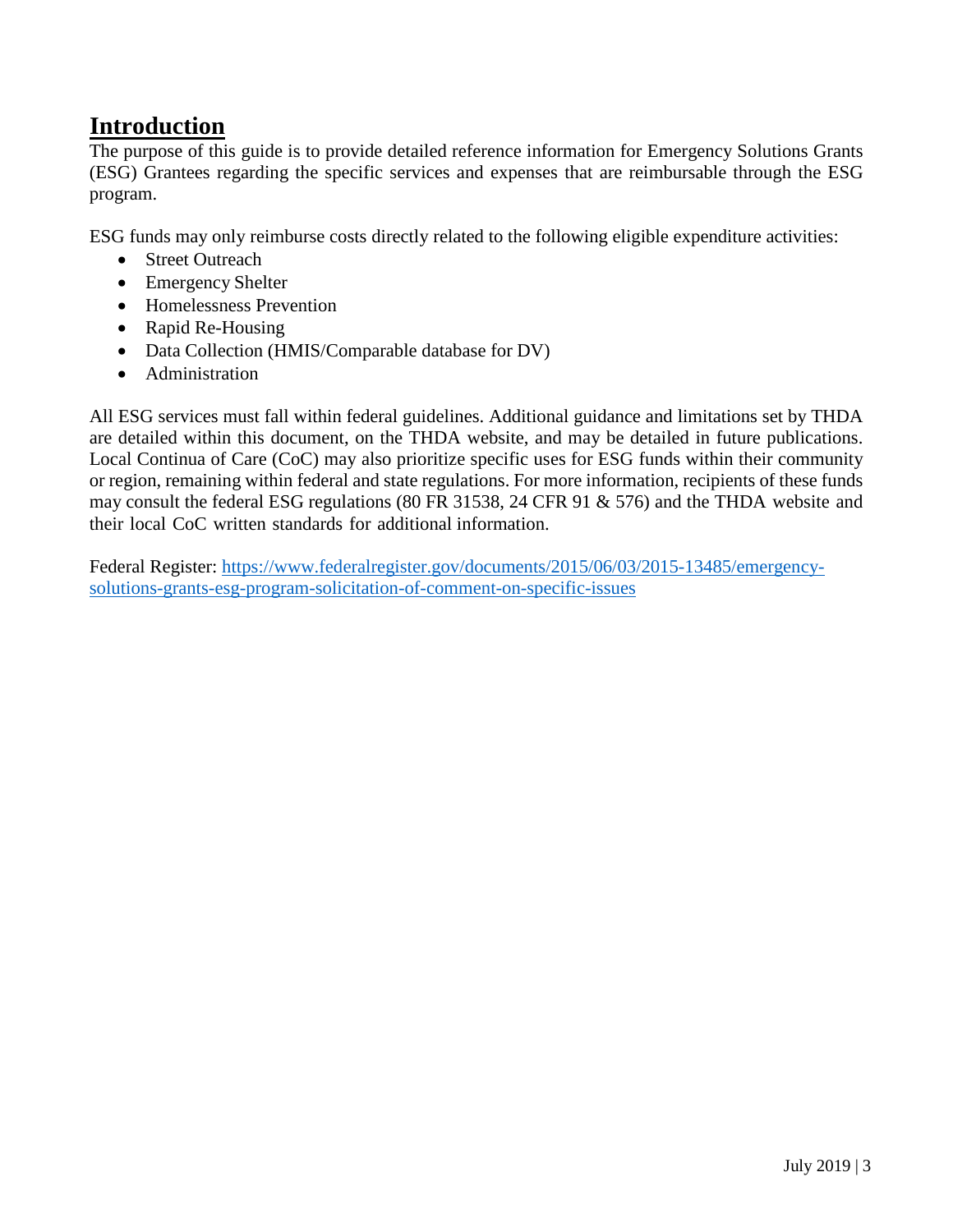# <span id="page-3-0"></span>**Street Outreach**

(24 CFR 576.101)

Street Outreach services target individuals and families living unsheltered, meaning those who qualify under 21 CFR Part 576.2 paragraph (1)(i) of the definition of "homelessness." Services are described under 21 CFR Part 576.101. Services for eligible program participants are provided on the street or in parks, abandoned buildings, bus stations, campgrounds, and in other such settings where people living unsheltered are staying. Staff salaries are eligible for carrying out street outreach activities. It is the expectation for Street Outreach that as soon as a program participant is determined eligible, he/she is entered into HMIS/comparable database for continued case management.

- Engagement
- Case Management/Salaries
- Emergency Health Services
- Emergency Mental Health Services
- ❖ Transportation
- $\triangle$  Services to Special Populations

# <span id="page-3-1"></span>**Engagement**

Activities to locate, identify, and build relationships with people living unsheltered for the purpose of providing immediate support, intervention, and connections with homeless assistance programs and/or mainstream social services and housing programs. This service is provided with individuals prior to eligibility; therefore, they are not yet entered into HMIS/or a comparable database.

- Initial Assessment of needs and eligibility
- Providing crisis counseling
- Addressing urgent physical needs
- Actively connecting and providing information and referral
- Cell phone costs of outreach workers

# **Services outlined below require an HMIS / DV Comparable Client Number:**

# <span id="page-3-2"></span>**Case Management/Staff Salaries**

Assessing housing and service needs and arranging/coordinating/monitoring the delivery of individualized services.

- Using the coordinated entry system
- Initial evaluation/verifying and documenting eligibility
- Counseling
- Developing/securing/coordinating services
- Connecting to mainstream resources (federal, state, local)
- SOAR counseling and support for accessing SSI/SSDI
- Monitoring/evaluating program participant progress
- Providing information and referral to other providers
- Developing an individualized housing and services plan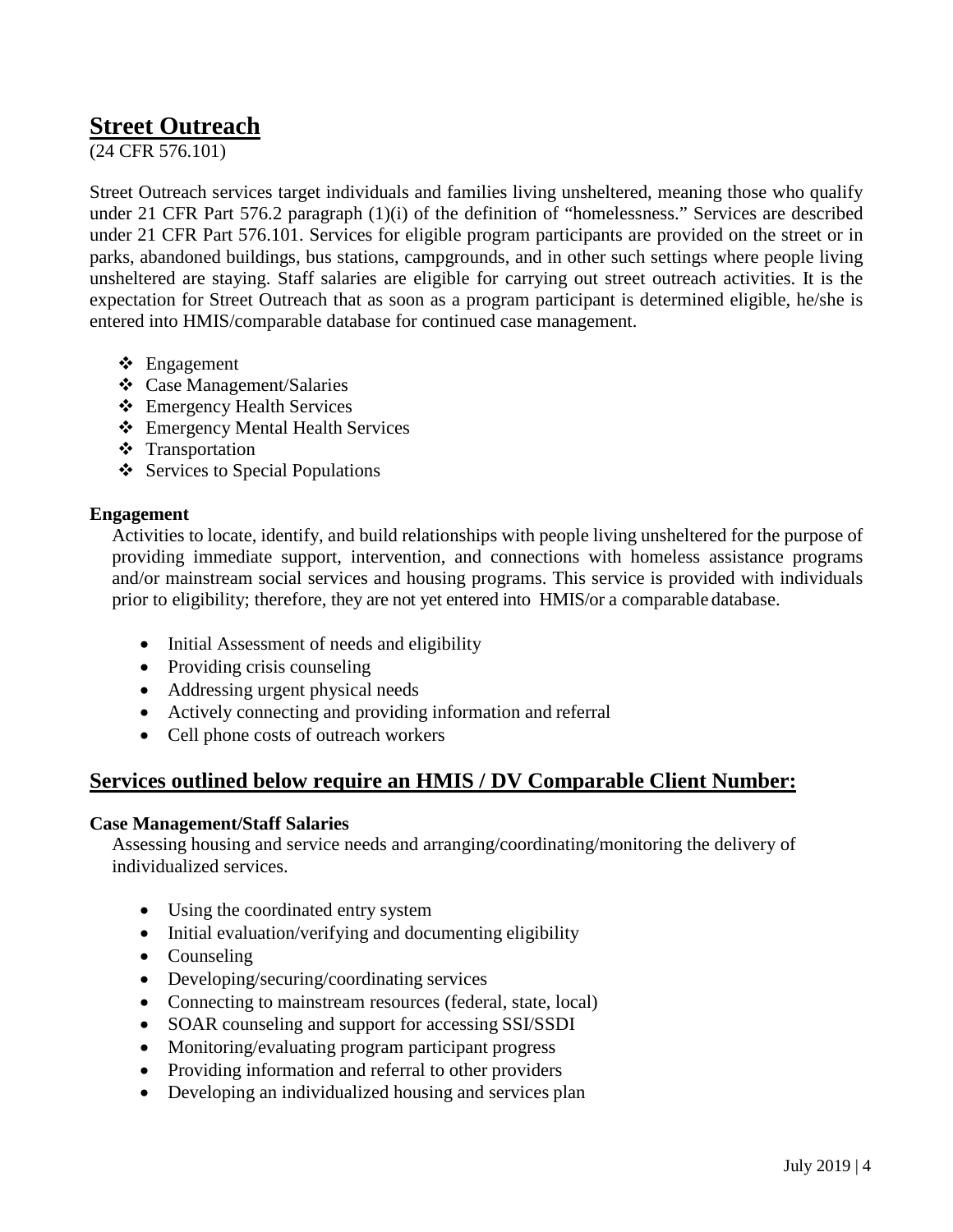## <span id="page-4-0"></span>**Emergency Health Services**

Outreach treatment of urgent medical conditions by licensed medical professionals in communitybased settings (e.g. streets, parks, and campgrounds) for those eligible program participants unwilling or unable to access emergency shelter or an appropriate healthcare facility. Health services are only eligible expenses for ESG when other appropriate health services are inaccessible or unavailable within the community.

- Assessing program participant's health problems and developing treatment plans
- Assisting program participants with understanding their health needs
- Providing or helping program participants obtain appropriate emergency medical treatment
- Providing medication and follow-up services

## <span id="page-4-1"></span>**Emergency Mental Health Services**

Outpatient treatment of urgent mental health conditions by licensed professionals in communitybased settings (e.g. streets, parks, and campgrounds) for those eligible program participants unwilling or unable to access emergency shelters or an appropriate healthcare facility. Mental health services are only eligible expenses for ESG when other appropriate health services are inaccessible or unavailable within the community.

- Crisis intervention
- Prescriptions for medication related to mental illness
- Explanation of proper usage and management of medications
- Combinations of therapeutic approaches to address multiple problems

#### <span id="page-4-2"></span>**Transportation**

Travel by outreach workers, medical professionals, or other service providers during the provision of eligible street outreach services. Transporting people living unsheltered to emergency shelters or other service facilities.

- Cost of a program participant's travel on public transit
- Mileage allowance for outreach workers to visit program participants
- Purchasing or leasing a vehicle for use in conducting outreach activities, including the cost of gas, insurance, taxes, and maintenance for the vehicle
- Cost of staff to accompany or assist program participant to use public transportation

## <span id="page-4-3"></span>**Services for Special Populations**

Otherwise eligible essential services that have been tailored to address the special needs of homeless youth, victims of domestic violence and related crimes/threats, and/or people living with HIV/AIDS who meet criteria for literally homeless. (See all eligible expenses listed above in Street Outreach).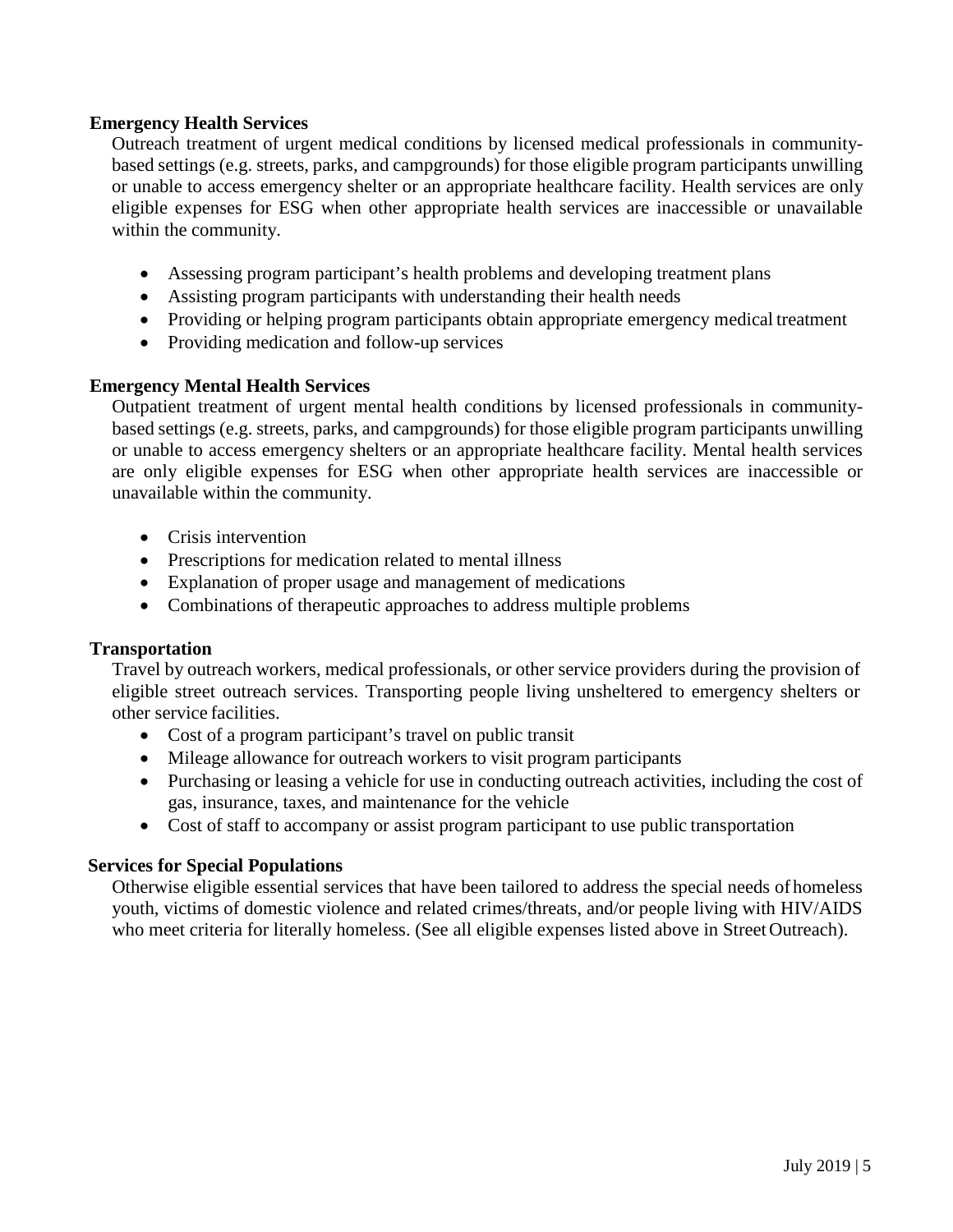# <span id="page-5-0"></span>**Emergency Shelter (Includes Emergency Shelters & Day/Drop-In)** 24 CFR 576.102

Eligible program participants are individuals and families experiencing homelessness according to the definition in 21 CFR Part 576.2. Services for persons in emergency shelter and expenses related to operating emergency shelters are eligible costs. Staff costs related to carrying out emergency shelter activities are also eligible. Program participants may not be required to participate in specific services as a condition of eligibility or as a condition for accessing supportive services for obtaining stable housing. Services that may not be required of the program participant: Health, Mental Health, Substance Abuse treatments; Employment Assistance and Job Training; Legal Services or Legal Representation; Child Care or Transportation.

- Shelter Services
- ❖ Shelter Operations

# <span id="page-5-1"></span>**Shelter Services**

Services provided to individuals and families who are in an emergency shelter:

# <span id="page-5-2"></span>**Case Management/Salaries**

Assessing, arranging, coordinating, and monitoring individualized services, with the goal of moving program participants as quickly as possible into stable housing.

- Using coordinated entry
- Initial evaluation including verifying and documenting eligibility
- Counseling
- Developing, securing, and coordinating services including connection to mainstream resources (federal, state, local)
- SOAR counseling and support for accessing SSI/SSDI
- Developing a Housing Stabilization Plan with each program participant
- Providing information and referrals
- Coordinating services with Rapid Rehousing and other resources to reduce barriers to permanent housing and to meet program participants' goals for housing stabilization
- Monitoring and evaluating program participant progress, particularly towards housing stabilization
- Support housing search
- Providing ongoing risk assessment and safety planning with victims of domestic violence, dating violence, sexual assault, and stalking

# <span id="page-5-3"></span>**Child Care**

Licensed child care for program participants with children under the age of 13 or children with disabilities under the age of 18. Child care must be licensed.

- Childcare costs
- Meals and snacks
- Comprehensive and coordinated sets of appropriate developmental activities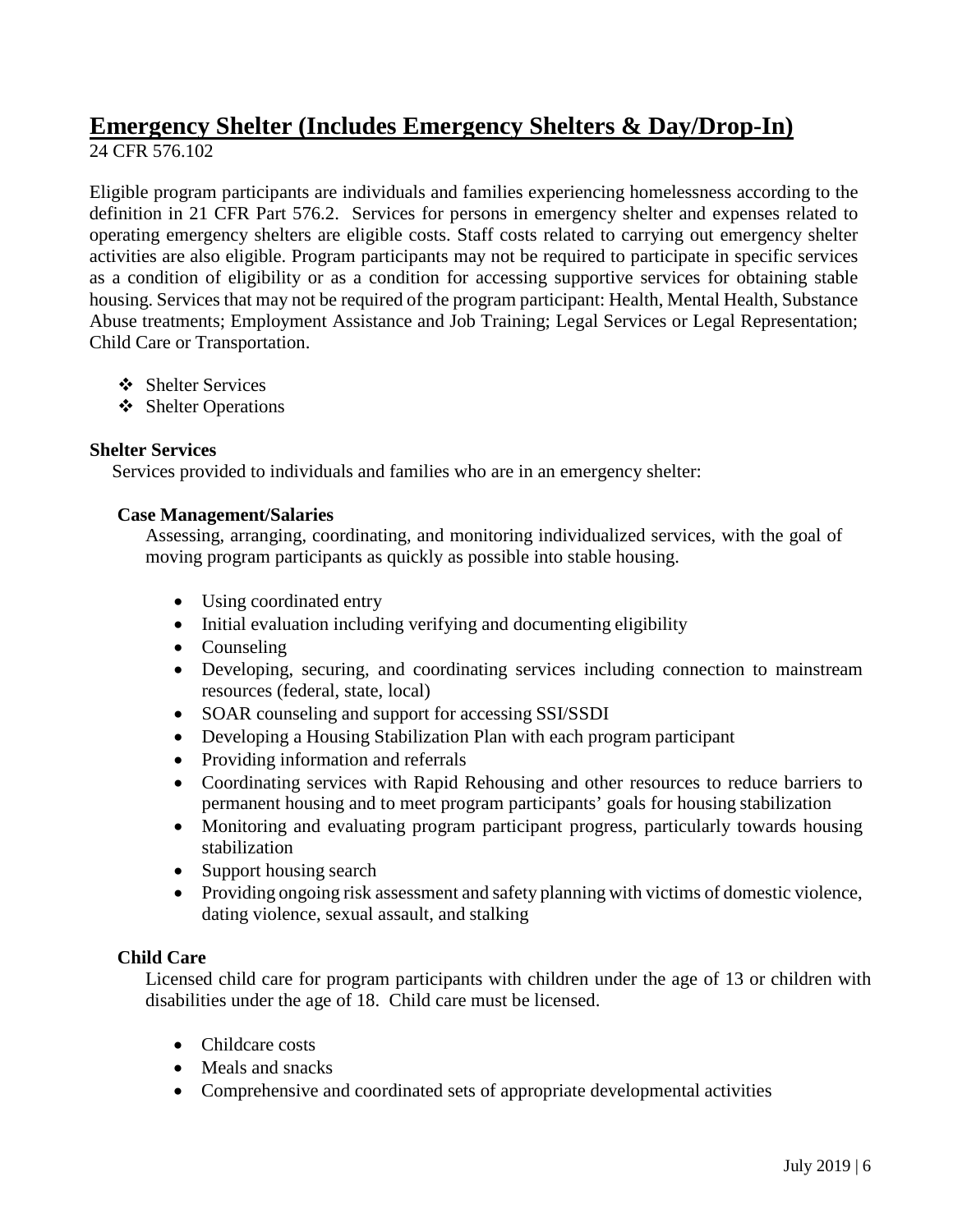# <span id="page-6-0"></span>**Employment Assistance and Job Training**

Services assisting program participants secure employment and job training programs. Employment assistance may be provided so long as it does not deter from the primary objective of obtaining stable housing. Consideration should be taken for how employment assistance and job training will continue when the program participant moves to stable housing.

- Job finding
- Skill building
- Structured job-seeking support
- Counseling or job coaching
- Referral to community resources

# <span id="page-6-1"></span>**Outpatient Health Services**

Direct outpatient treatment of medical conditions provided by licensed medical professionals. Health services are only eligible to the extent that other appropriate health services are inaccessible or unavailable within the community. Consideration should be taken for how health services will continue when the program participant moves to stable housing.

- Assessing health problems and developing a treatment plan
- Assisting program participants with understanding their health needs
- Providing or helping program participants obtain appropriate medical treatment, preventative medical care, and health maintenance services, including emergency medical services
- Providing medication and follow-up services
- Providing preventative and non-cosmetic dental care

## <span id="page-6-2"></span>**Legal Services**

Necessary legal services regarding matters that interfere with the program participant's ability to obtain and retain housing

- Hourly fees for legal advice and representation by licensed attorneys and certain other fees-for-service
- Client intake, preparation of cases for trial, provision of legal advice, representation at hearings, and counseling
- Filing fees and other necessary court costs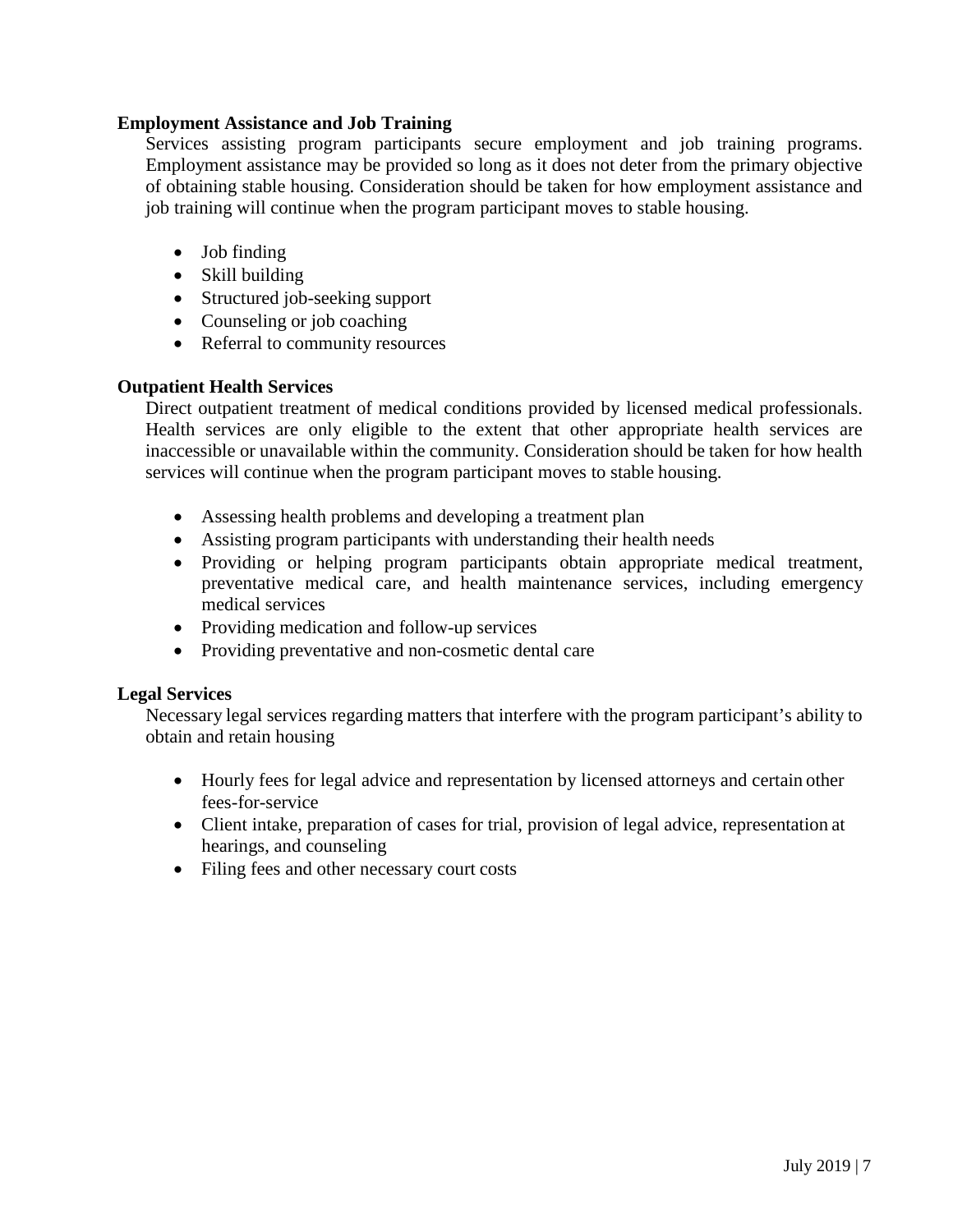# <span id="page-7-0"></span>**Legal Representation**

Legal representation and advice to resolve legal problems that prevent program participants from obtaining or retaining permanent housing

- Child support
- Guardianship
- Paternity
- Emancipation
- Legal separation
- Resolution of outstanding criminal warrants
- Appeal of Veterans and public benefit claim denials
- Orders of protection and other civil remedies for victims of domestic violence, dating violence, sexual assault, and stalking

**Note:** HUD does not allow ESG to fund legal activities related to expunging a criminal record or eviction proceedings/court fees.

# <span id="page-7-1"></span>**Mental Health Services**

Direct outpatient treatment or mental health conditions by licensed professionals. Health services are only eligible to the extent that other appropriate health services are inaccessible or unavailable within the community. Consideration should be taken for how mental health services will continue when the program participant moves to stable housing.

- Crisis intervention
- Individual, family, or group therapy sessions
- Prescription of mental health medications & explanations regarding the use and management of medications
- Combinations of therapeutic approaches to address multiple problems

## <span id="page-7-2"></span>**Substance Abuse Treatment Services**

Substance abuse treatment provided by licensed or certified professionals, designed to prevent, reduce, eliminate, or deter relapse of substance abuse or addictive behaviors. Health services are only eligible to the extent that other appropriate health services are inaccessible or unavailable within the community. Consideration should be taken for how substance abuse treatment services will continue when the program participant moves to stable housing.

- Client intake and assessment
- Outpatient treatment for up to thirty (30) days
- Group and individual counseling
- Drug testing (only as required by Substance Abuse treatment and may not be used to determine eligibility or as a program requirement.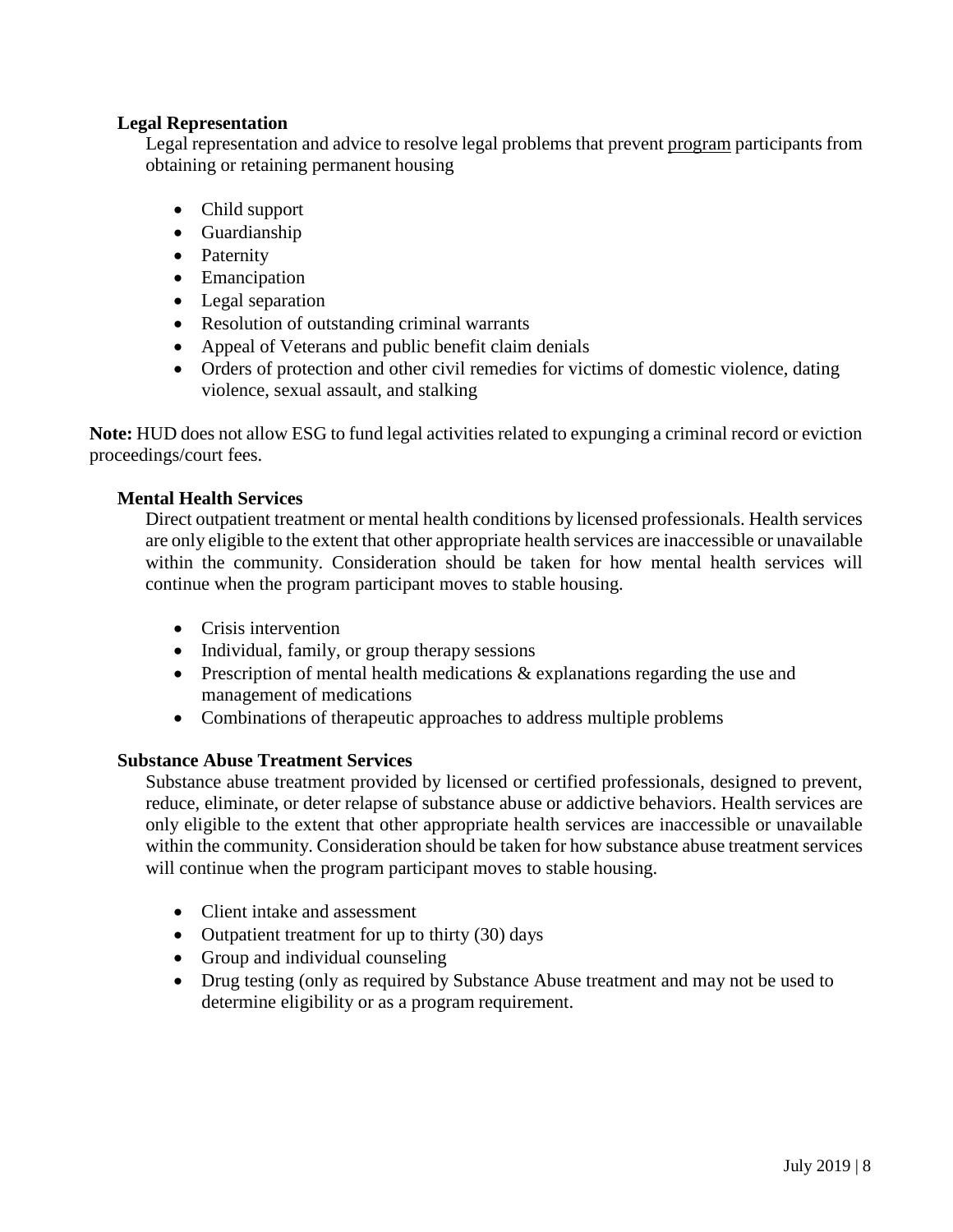# <span id="page-8-0"></span>**Transportation**

Costs of travel by program participants to and from medical care, employment, child care, or other facilities that provide eligible services; and cost of staff travel to support provision of services

- Cost of program participants' travel on public transportation. Provide invoice for bus tickets, etc.
- Mileage allowance for service workers to visit program participants. Provide mileage logs.
- Purchasing or leasing a vehicle used for transport of program participants and/or staff serving program participants, including the cost of gas, insurance, taxes, and maintenance for the vehicle. Provide copy of invoice, gas receipts forfuel.
- Travel costs of staff to accompany or assist program participants to use public transportation

# <span id="page-8-1"></span>**Services for Special Populations**

Otherwise eligible services tailored to address the special needs of homeless youth, victims of domestic violence and related crimes/threats, and people living with HIV/AIDS in emergency shelters. (See all eligible expenses listed above under Essential Services).

## <span id="page-8-2"></span>**Shelter Operations**

Costs to operate and maintain emergency shelter activities and provide other emergency lodging when appropriate.

- Maintenance (including minor or routine repairs)
- Rent
- Security
- Fuel
- Insurance
- Utilities including telephone and internet
- Food
- Furnishings (Reasonable and justifiable)
- Equipment (Reasonable and justifiable)
- Supplies necessary for the operations of emergency shelter activities (Reasonable and justifiable)
- Hotel and motel voucher for individual or family only eligible when no appropriate emergency shelter is available.

**Note 1:** THDA does not allow ESG funds to be used to payfor shelter renovation, conversion, or rehabilitation. For more information on minor or routine repairs, please visit: [https://www.hudexchange.info/news/snaps-shots-emergency-shelters-distinguishing](https://www.hudexchange.info/news/snaps-shots-emergency-shelters-distinguishing-between-%20renovation-conversion-and-maintenance-activities/)between- [renovation-conversion-and-maintenance-activities/](https://www.hudexchange.info/news/snaps-shots-emergency-shelters-distinguishing-between-%20renovation-conversion-and-maintenance-activities/)

**Note 2:** THDA does not allow ESG funds to be used to pay for cable television and other subscription services (Netflix, Hulu). Grantees which have a bundled package must subtract costs associated with cable television services from the invoice total.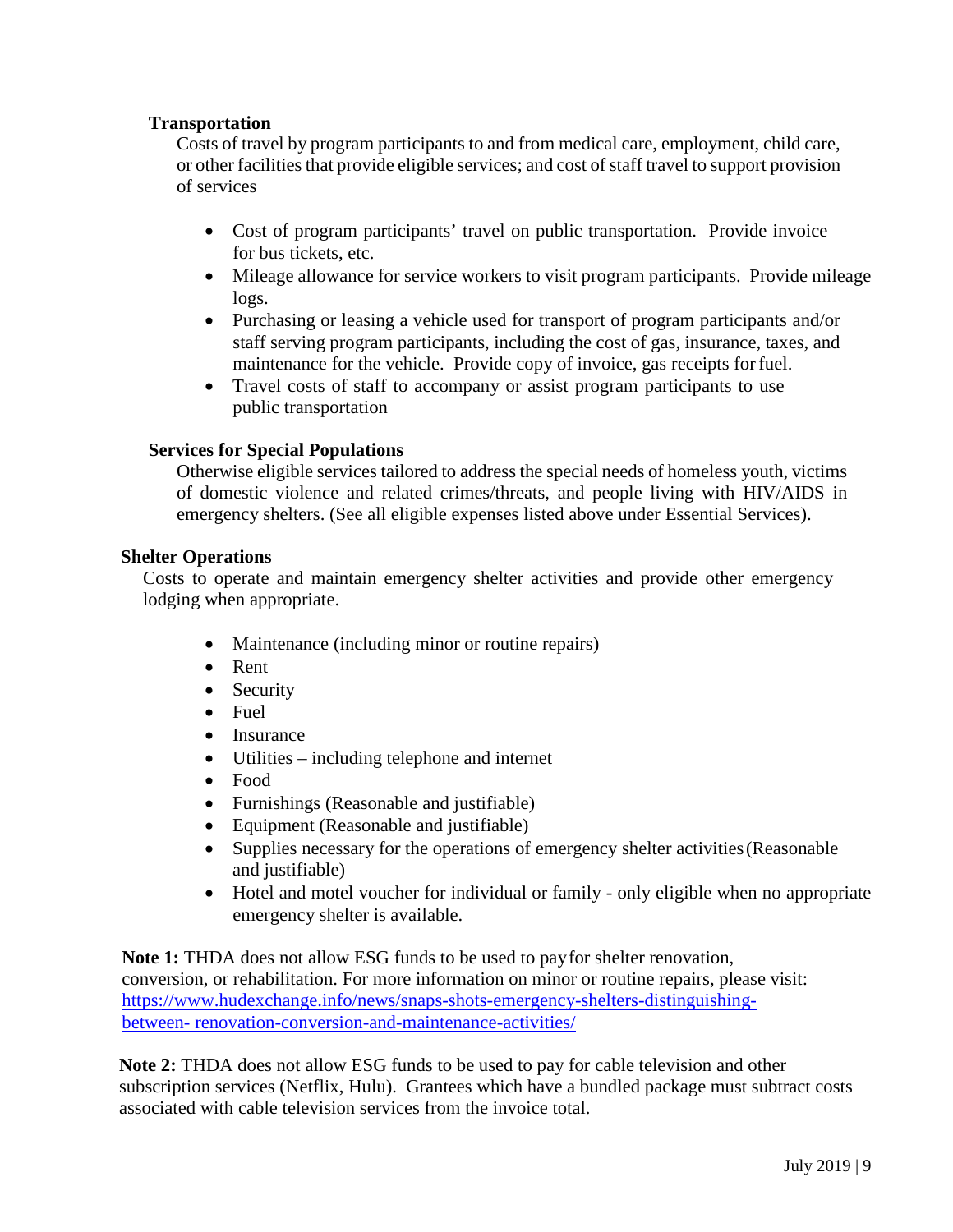# <span id="page-9-0"></span>**Homelessness Prevention**

24 CFR 576.103

Eligible individuals and families are those who are at imminent risk or at-risk of homelessness as defined in 24 CFR 576.2 paragraph (1) of the homeless definition or those who qualify as at-risk of homelessness. Individuals and families must have an income below 30% of the Area Median Income (AMI). Short term rental assistance and housing relocation and stabilization services are eligible expenses. Staff salaries related to carrying out homelessness prevention activities are also eligible. Prevention funds are used only to the extent that the assistance is necessary to help the participant regain stability in their current housing or moving into other housing. The best use of these funds will divert individuals and families from having to move into emergency shelter.

- Housing Relocation and Stabilization Services
- Financial Assistance (Including Short & Medium-Term Rental Assistance)

**Note: Funds are not intended to be used for emergency utility assistance.** Financial assistance funds (see next section) can be used to pay for rent or utility arrears, but not other debt including, but not limited to: mortgage, credit cards, car payments, or medical bills.

## <span id="page-9-2"></span><span id="page-9-1"></span>**Housing Relocation and Stabilization Services**

# **Housing Search and Placement**

- Assessment of housing barriers, needs, and preferences
- Development of an action plan for locating housing
- Housing search and outreach to and negotiation with owner/landlord
- Assistance with submitting rental applications and understanding leases
- Assessment of housing for compliance with ESG habitability, lead-based paint, and rent reasonableness requirements
- Assistance with obtaining utilities and making moving arrangements
- Tenant counseling

## <span id="page-9-3"></span>**Housing Stability and Case Management**

Assessing, arranging, coordinating, and monitoring the delivery of individualized services to facilitate housing stability

- Using the coordinated entry to conduct the initial evaluation and re-evaluation
- Counseling
- Developing, securing, and coordinating access to mainstream resources
- Monitoring and evaluating program participant progress
- Providing information and referrals to other providers
- Developing individualized housing and services plans

## <span id="page-9-4"></span>**Mediation**

Mediation between the program participant and the owner or person(s) with whom the program participants is living to prevent the program participant from losing the permanent housing in which they currently reside, diverting from shelter.

• Time and/or services associated with mediation activities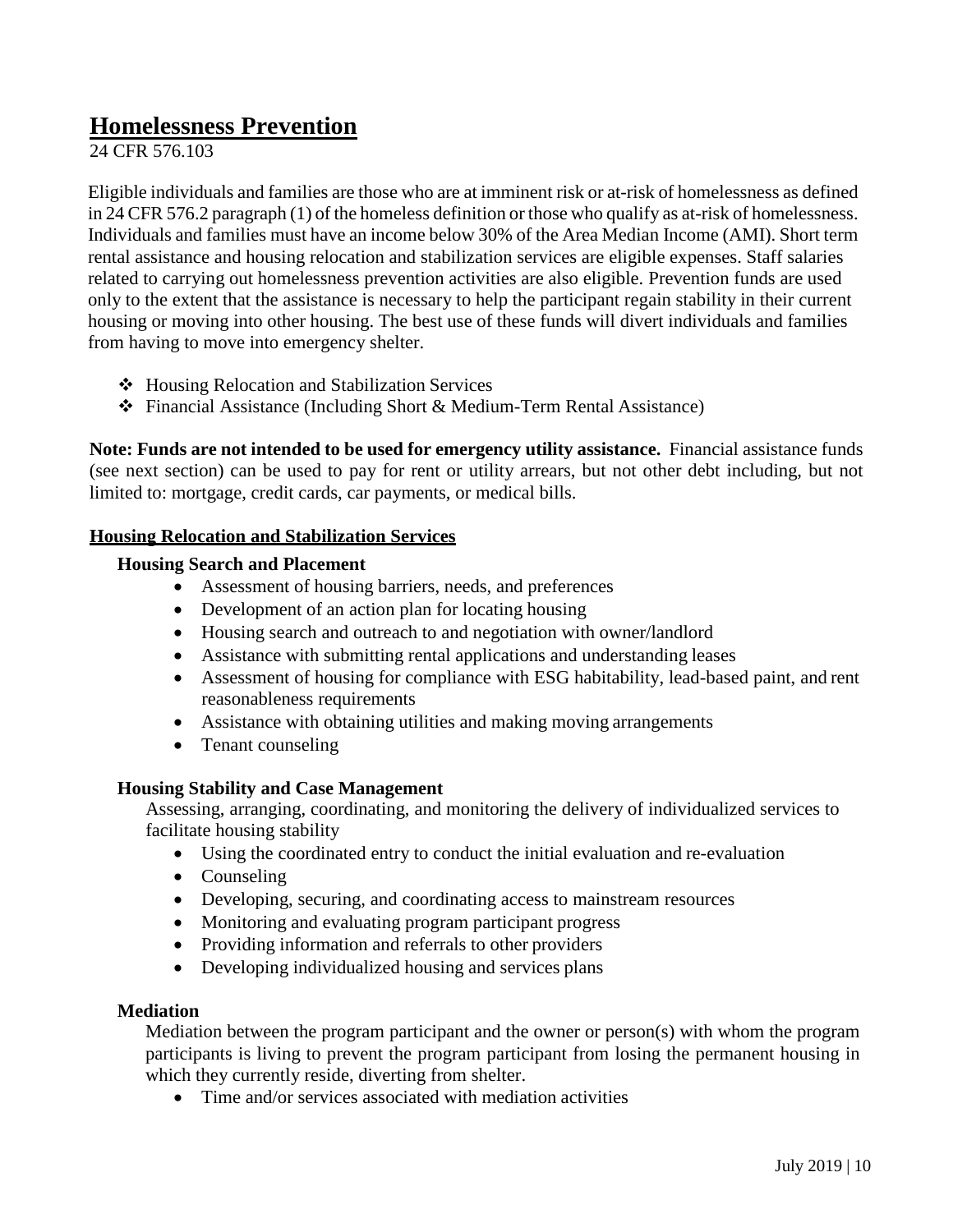# <span id="page-10-0"></span>**Financial Assistance (Including Short & Medium-Term Rental Assistance)**

24 CFR 576.105 & 106

- Moving Costs moving costs, such as truck rental or hiring a moving company, including certain temporary storage fees but no storage arrears
- Rental Application Fees application fees charged by owners to all applicants
- Security Deposit up to but no more than two months' rent
- Last Month's Rent paid to the owner of housing at the time security deposit and first month's rent are paid
- Utility Deposit standard utility deposit required by the utility company for all customers (i.e. gas, electric, water, sewage)
- Utility Payments up to 24 months of utility payments per program participant per service (i.e. gas, electric, water, sewage), including a one-time payment up to 6 months of arrearages, per service
- Short-Term Rental Assistance up to three (3) months
- Medium-Term Rental Assistance four to nine (9) months
- Payment of Rental Arrears Onetime payment up to six (6) months including any late fees on those arrears
- Any combination of the three types of Rental Assistance above total not to exceed twenty-four (24) months during any three (3) year period, including any payment for last month's rent.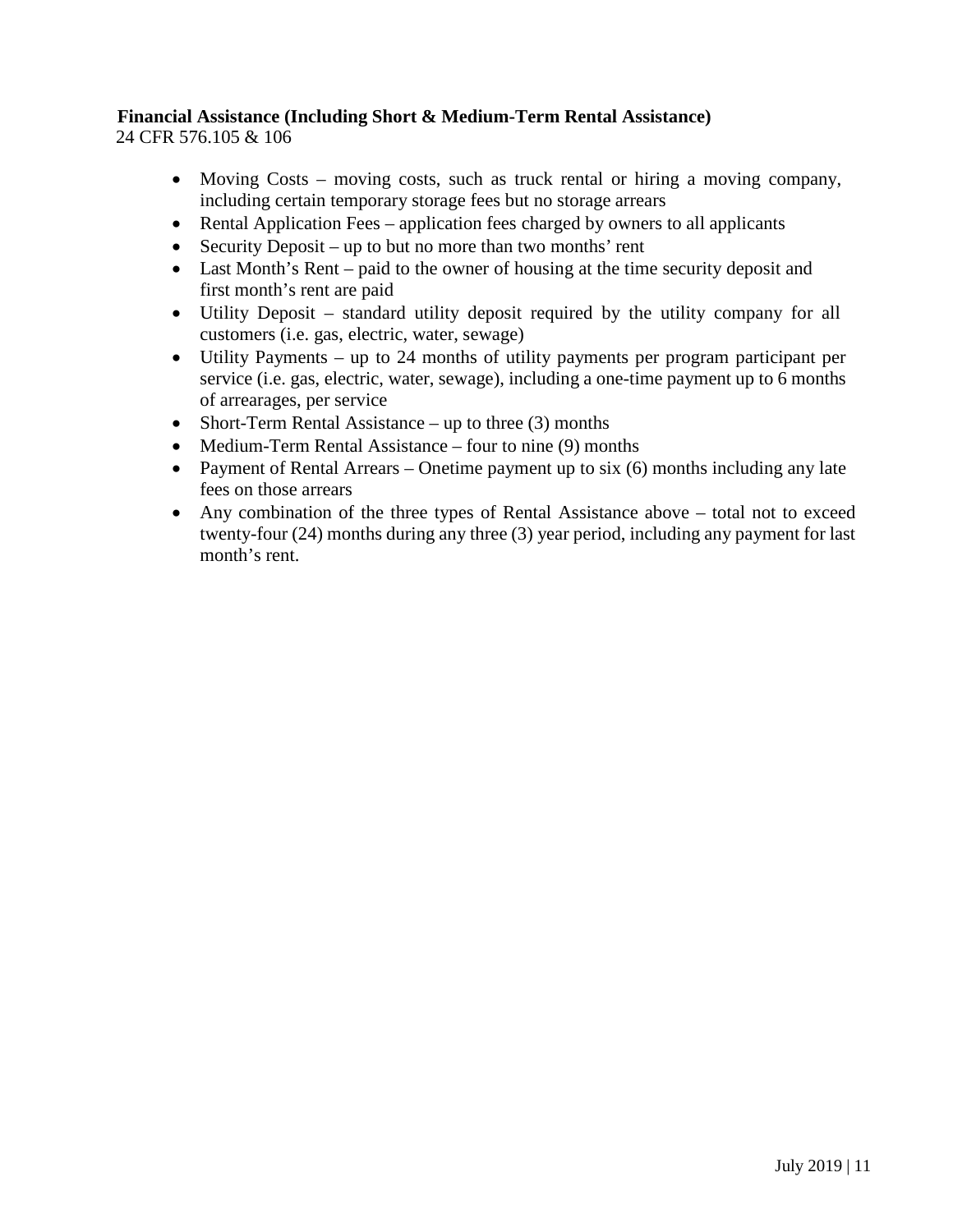# <span id="page-11-0"></span>**Rapid Re-Housing**

24 CFR 576.104

Individuals and families experiencing homelessness, meaning those who qualify under paragraph (1) of the homeless definition in 24 CFR 576.2 or who meet the criteria under paragraph (4) of the homeless definition and live in an emergency shelter or other place described in paragraph (1) of the homeless definition. Short- and medium-term rental assistance and housing relocation and stabilization services are eligible activities. Staff salaries related to carrying out Rapid Re-Housing activities are also eligible.

- Housing Relocation and Stabilization Services
- Short and Medium-Term Rental Assistance

# <span id="page-11-1"></span>**Housing Relocation and Stabilization Services**

# **Housing Search and Placement**

- Assessment of housing barriers, needs, and preferences
- Development of an action plan for locating housing
- Housing search and outreach to and negotiation with owner/landlord
- Assistance with submitting rental applications and understanding leases
- Assessment of housing for compliance with ESG habitability, lead-based paint, and rent reasonableness requirements
- Assistance with obtaining utilities and making moving arrangements
- Tenant counseling

# <span id="page-11-2"></span>**Housing Stability and Case Management**

Assessing, arranging, coordinating, and monitoring the delivery of individualized services to facilitate housing stability

- Using the coordinated entry to conduct the initial evaluation and re-evaluation
- Counseling
- Developing, securing, and coordinating access to mainstream resources (federal, state, local)
- Monitoring and evaluating program participant progress
- Providing information and referrals to other providers
- Developing individualized housing and services plans

## <span id="page-11-3"></span>**Mediation**

Mediation between the program participant and the owner or person(s) with whom the program participants is living to prevent the program participant from losing the permanent housing in which they currently reside.

• Time and/or services associated with mediation activities

## <span id="page-11-4"></span>**Credit repair**

ESG may pay for credit counseling and other services necessary to assist program participants with critical skills related to household budgeting, managing money, accessing a free personal credit report, and resolving personal credit problems. This assistance does not include the payment or modification of debt.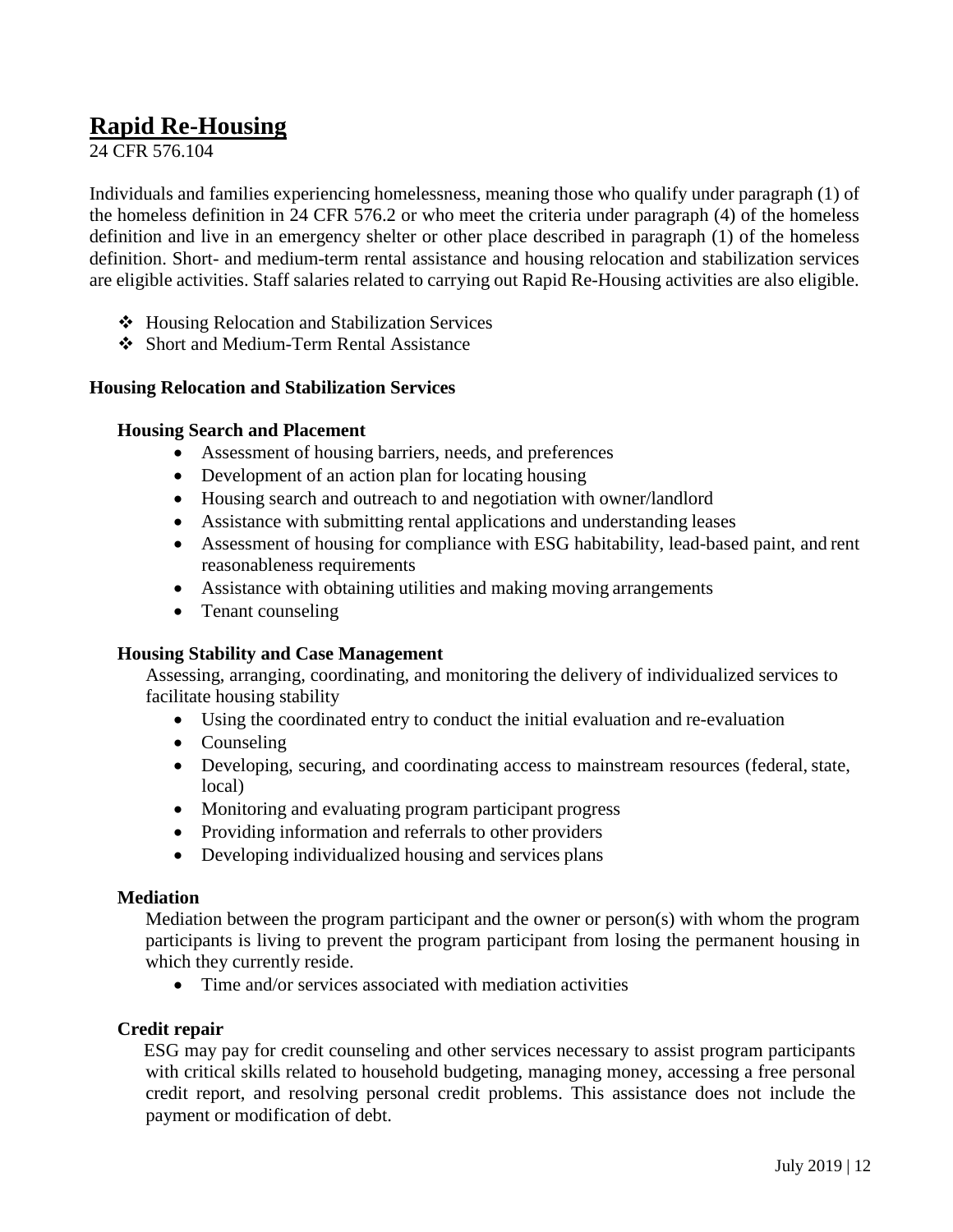# <span id="page-12-0"></span>**Financial Assistance (Including Short & Medium-Term Rental Assistance)**

24 CFR 576.105 & 106

.

- Moving Costs moving costs, such as truck rental or hiring a moving company, including certain temporary storage fees but no storage arrears
- Rental Application Fees application fees charged by owners to all applicants
- Security Deposit up to but no more than two months' rent
- Last Month's Rent paid to the owner of housing at the time security deposit and first month's rent are paid
- Utility Deposit standard utility deposit required by the utility company for all customers (i.e. gas, electric, water, sewage)
- Utility Payments up to twenty-four (24) months of utility payments per program participant per service (i.e. gas, electric, water, sewage), including a one-time payment up to six (6) months of arrearages, per service
- Short-Term Rental Assistance up to three (3) months
- Medium-Term Rental Assistance four to nine (9) months
- Payment of Rental Arrears One-time payment up to six  $(6)$  months including any late feeson those arrears
- Any combination of the three types of Rental Assistance above total not to exceed twenty-four (24) months during any three (3) year period, including any payment for last month's rent.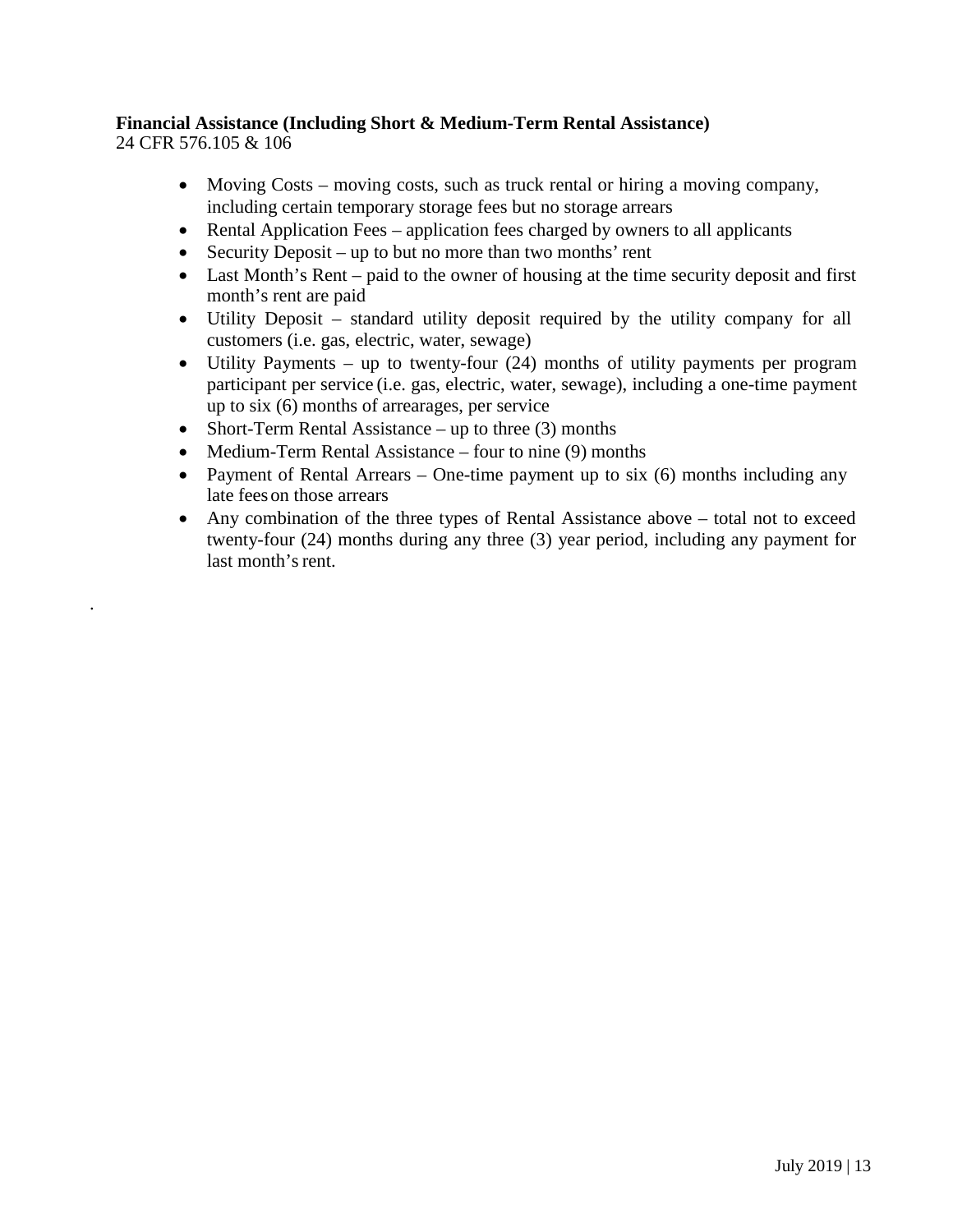# <span id="page-13-0"></span>**Data Collection/HMIS**

24 CFR 576.107

All ESG grantees are required to collect data about clients served per CFR 576.107. All ESG grantees which are not victims' service providers must use the Homeless Management Information System (HMIS) adopted by the Continuum of Care covering the grantee's service area. Victims service providers are required to maintain a comparable database that produces HUD required, unduplicated, aggregate reports.

- Equipment/Hardware and Software, including comparable database systems
- HMIS Staffing
- HMIS Training
- HMIS Overhead

## <span id="page-13-1"></span>**Equipment/Hardware and Software**

- Purchasing or leasing equipment, including computers or telephones, needed for running the data system
- Purchasing or leasing relevant computer software (including comparable database systems), and software licenses, including HMIS user fees and other participation fees charged by HMIS Lead Agency of the CoC.

## <span id="page-13-2"></span>**HMIS Staffing**

Paying salaries for staff operating the HMIS or comparable database, including:

- Data collection
- Completing data entry
- Data analysis
- Monitoring and reviewing data quality
- Implementing and complying with HMIS requirements
- Providing HMIS / comparable database training

## <span id="page-13-3"></span>**HMIS Training**

- Training staff on using the HMIS or comparable database
- Obtaining technical support
- Paying costs of staff to travel and attend HUD sponsored or HUD approved trainings on **HMIS**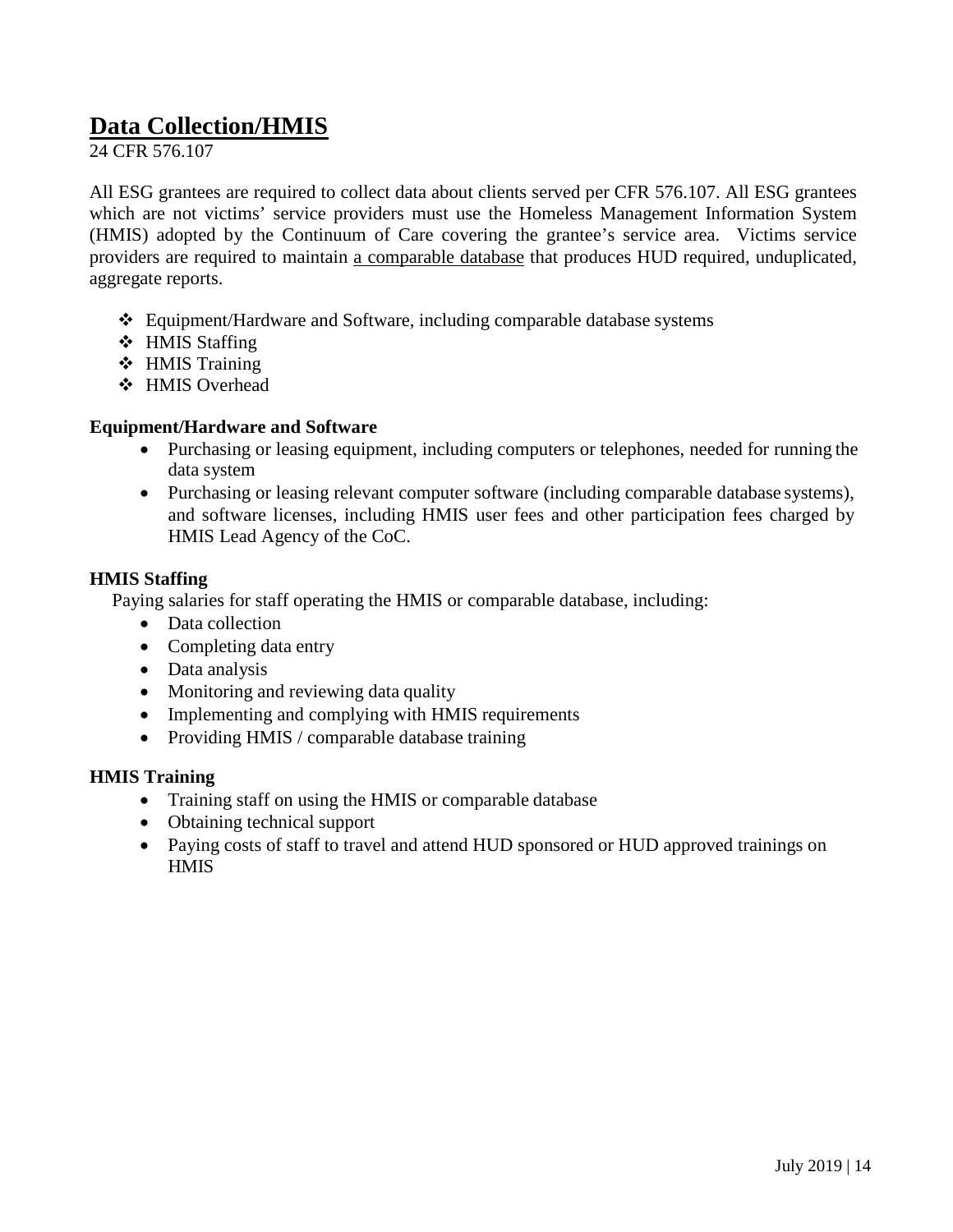# <span id="page-14-0"></span>**Administration (Local Governments ONLY)**

24 CFR 576.108

- General Management/Oversight/Coordination
- **❖** Training on ESG Requirements
- ❖ Consolidated Plan
- Environmental Review

# <span id="page-14-1"></span>**General Management/Oversight/Coordination**

- Costs of overall program management, coordination, monitoring, and evaluation
- Administrative services performed under third party contracts or agreements, including general legal services, accounting services, and audit services
- Other costs for goods and services required for program administration, including rental or purchase of equipment, insurance, utilities, office supplies, and rental and maintenance (but not purchase) of office space
- Staff salaries, wages, and related costs of staff engaged in eligible program administration activities

# <span id="page-14-2"></span>**Training on ESG Requirements**

Costs of providing trainings on ESG requirements and attending HUD or State-sponsored ESG trainings

## <span id="page-14-3"></span>**Consolidated Plan**

Costs of preparing and amending the ESG and homelessness related sections of the consolidated plan in accordance with ESG requirements and 24 CFR part 91

## <span id="page-14-4"></span>**Environmental Review**

Costs of carrying out the environmental review responsibilities under 24 CFR 576.407 of the HUD regulations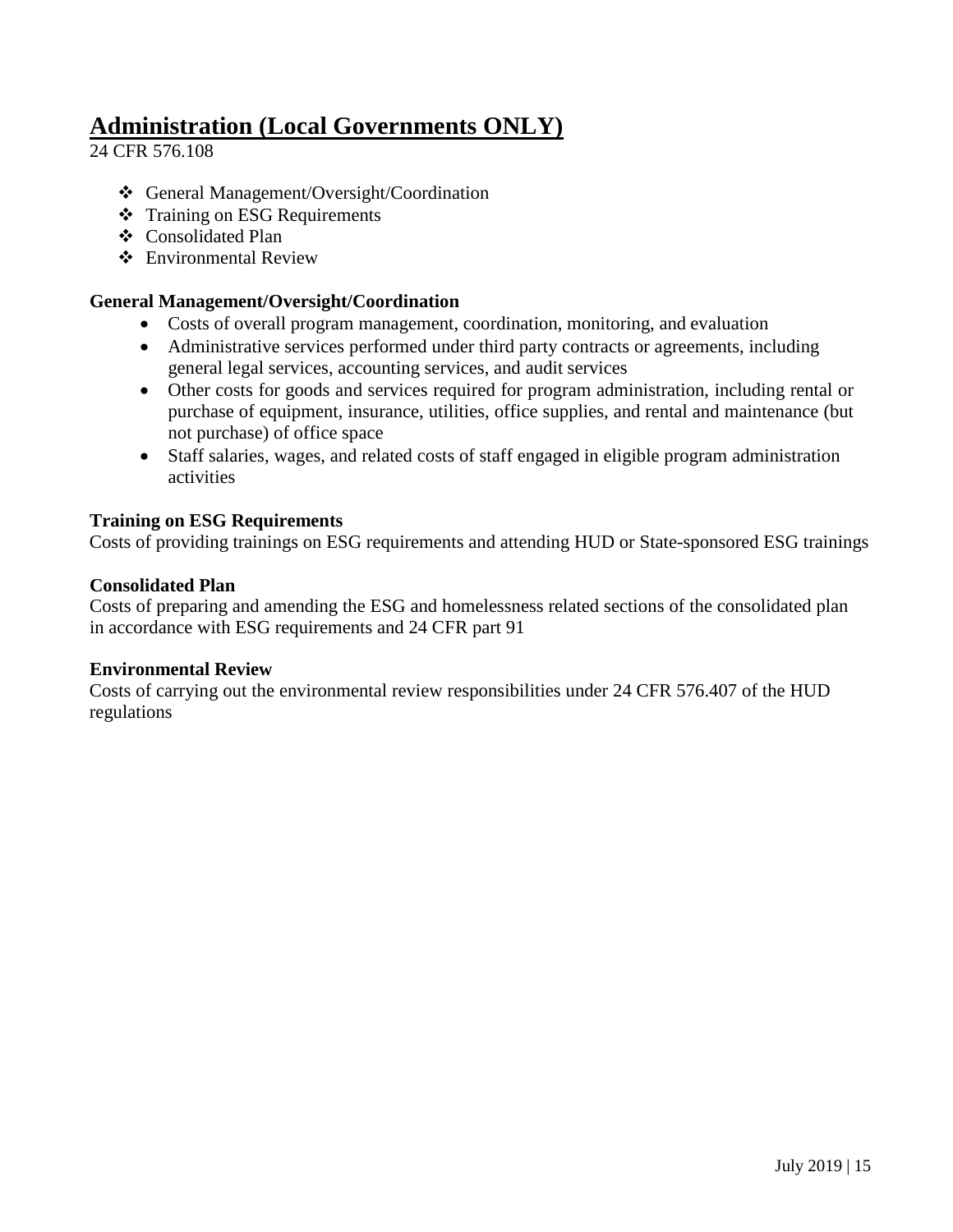# <span id="page-15-0"></span>**Indirect Costs**

24 CFR 576.109

ESG funds may be used to pay indirect costs in accordance with 2 CFR § 200.414, as applicable. THDA must have a Cost Allocation Plan on file. Indirect costs may be allocated to each eligible activity, so long as the allocation is consistent. The indirect costs charged to an activity subject to an expenditure limit must be added to the direct costs charged for that activity when determining the total costs subject to the expenditure limit.

ESG Grantees may request up to 15% of their ESG funds for indirect costs in accordance with OMB requirements; or a higher rate if approved for a higher rate by a federal agency.

# <span id="page-15-1"></span>**General Management/Oversight/Coordination**

- Other costs for goods and services required for the administration of the program, including rental or purchase of equipment, insurance, utilities, office supplies, and rental and maintenance (but not purchase) of office space
- Training on ESG Requirements: Costs of attending trainings on ESG requirements and attending HUD-sponsored ESG trainings

Note: Staff and overhead costs directly related to carrying out eligible services and operating activities (Street Outreach, Shelter, HMIS/Data Collection, Rapid Re-Housing, and Homelessness Prevention) are considered program costs, not administration costs, subject to cost principles in 2 CFR § 200.414 - Indirect (F&A) costs.

Example of a cost allocation plan:<https://www2.ed.gov/about/offices/list/ope/trio/allocation-plan.pdf>